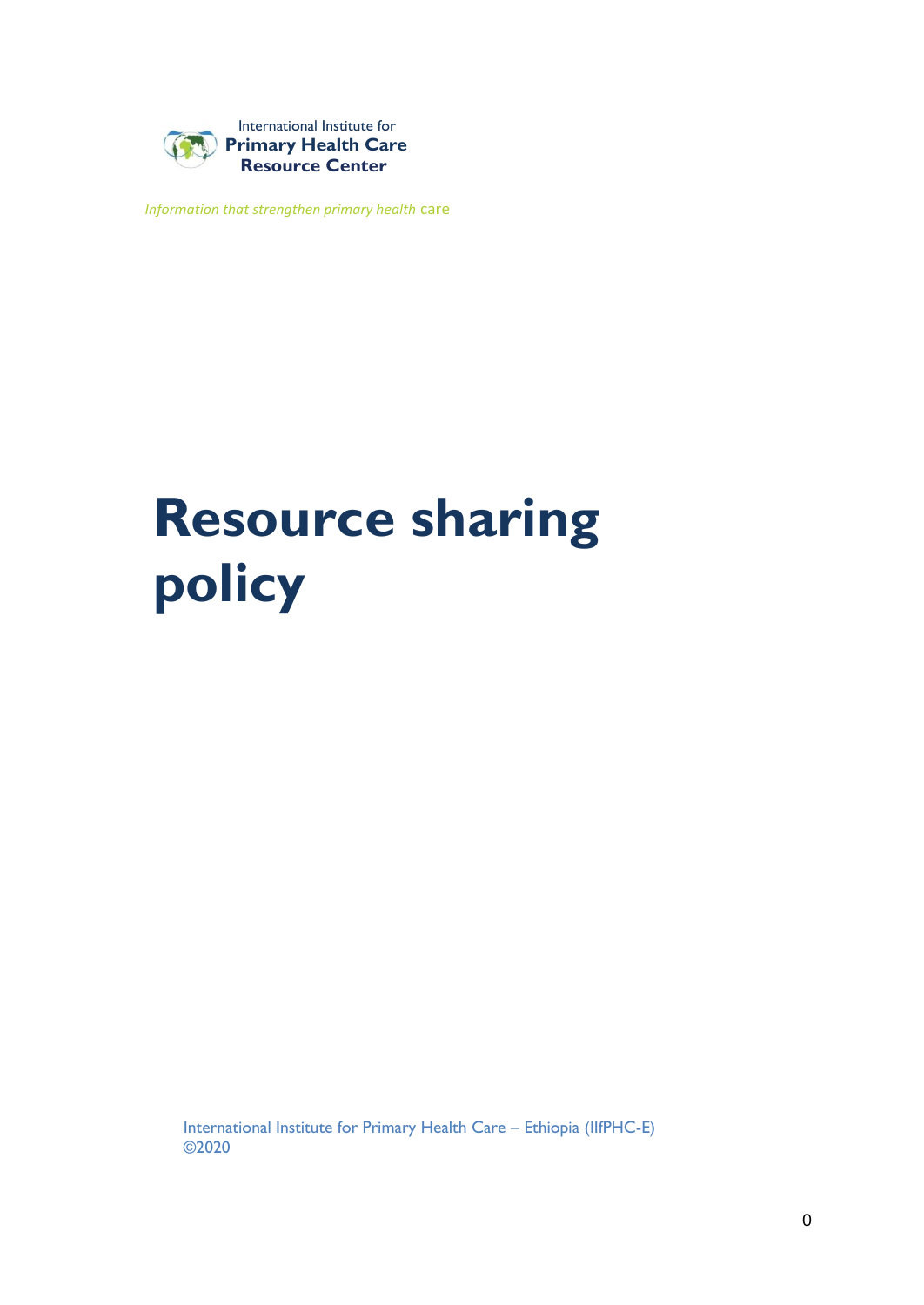# **TABLE OF CONTENTS**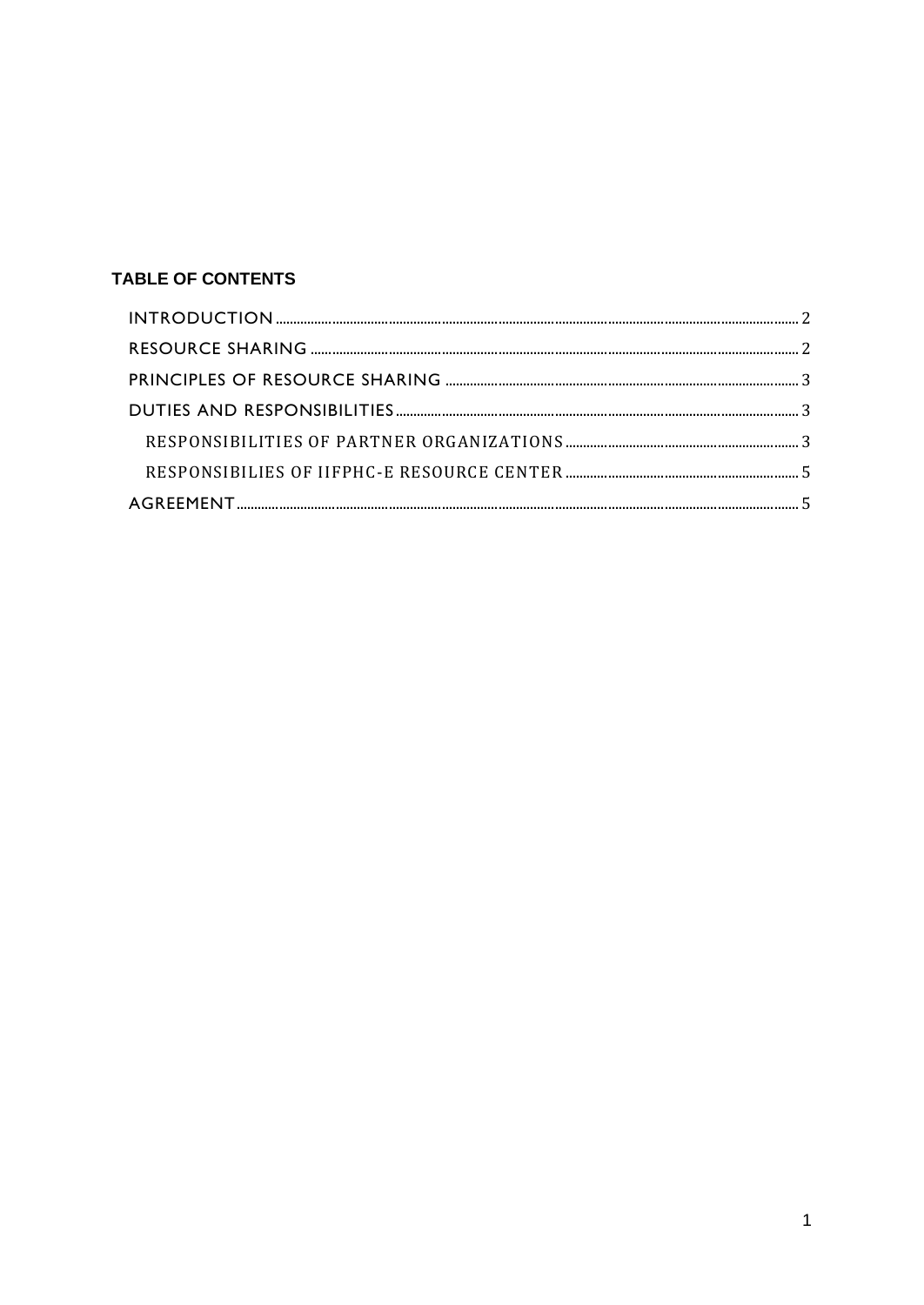#### <span id="page-2-0"></span>INTRODUCTION

The IIfPHC-E Resource Center serves as an information hub and as a'go to'site for primary health care for health professionals, health designers and implementers and anyone interested in the field. The Resource Center aims to create local and international collaboration with the purpose of resource sharing to improve accessibility to scholarly materials and to meet the information needs of users. In support of this aim, the Resource Center needs access to a range of information available through partnership and networks with partner organizations. These partners include local and international governmental and non-governmental organizations, universities, colleges, private colleges, research institutions resource/information centers as well as health professionals working in primary health care (PHC) and related thematic areas..

The IIfPHC-E Resource Center will foster collaborations to support discoveries that might otherwise not have been possible. The Center will provide opportunities to develop a system to centralize PHC resources to meet the information needs of users. This service will enhance the role of the Resource Center in expanding the information environment while maintaining the integrity of each partner's mandate and collections.

Thus, the Resource Centerhas developed this policy to strive to promote resource sharing to improve accessibility to its local and international collections to meet the information needs of users. The policy forms the basis for future resource sharing agreements by the Resource Center and its partners. It is also intended to establish a system to access to partners' resources available through the systems provided by the Resource Center.

#### <span id="page-2-1"></span>RESOURCE SHARING

Resource sharing is making available the resources owned by partner organizations and IIfPHC-E Resource Center to make the information available to users. Resource sharing strengthens library service to users by increasing the range of materials available for access.The concept of resource sharing includes, but is not limited to, using a resource by two or more partner organizations' libraries/resource centers (ie, reciprocal access), bibliographic information sharing, document exchange through interlibrary loan or other forms of electronic transmission,staff knowledge and expertise,as well as technologyand facilities sharing to enable resource sharing. Partners cooperate in the sharing of resources and services with users or they are entitled to reciprocal access and borrowing privileges.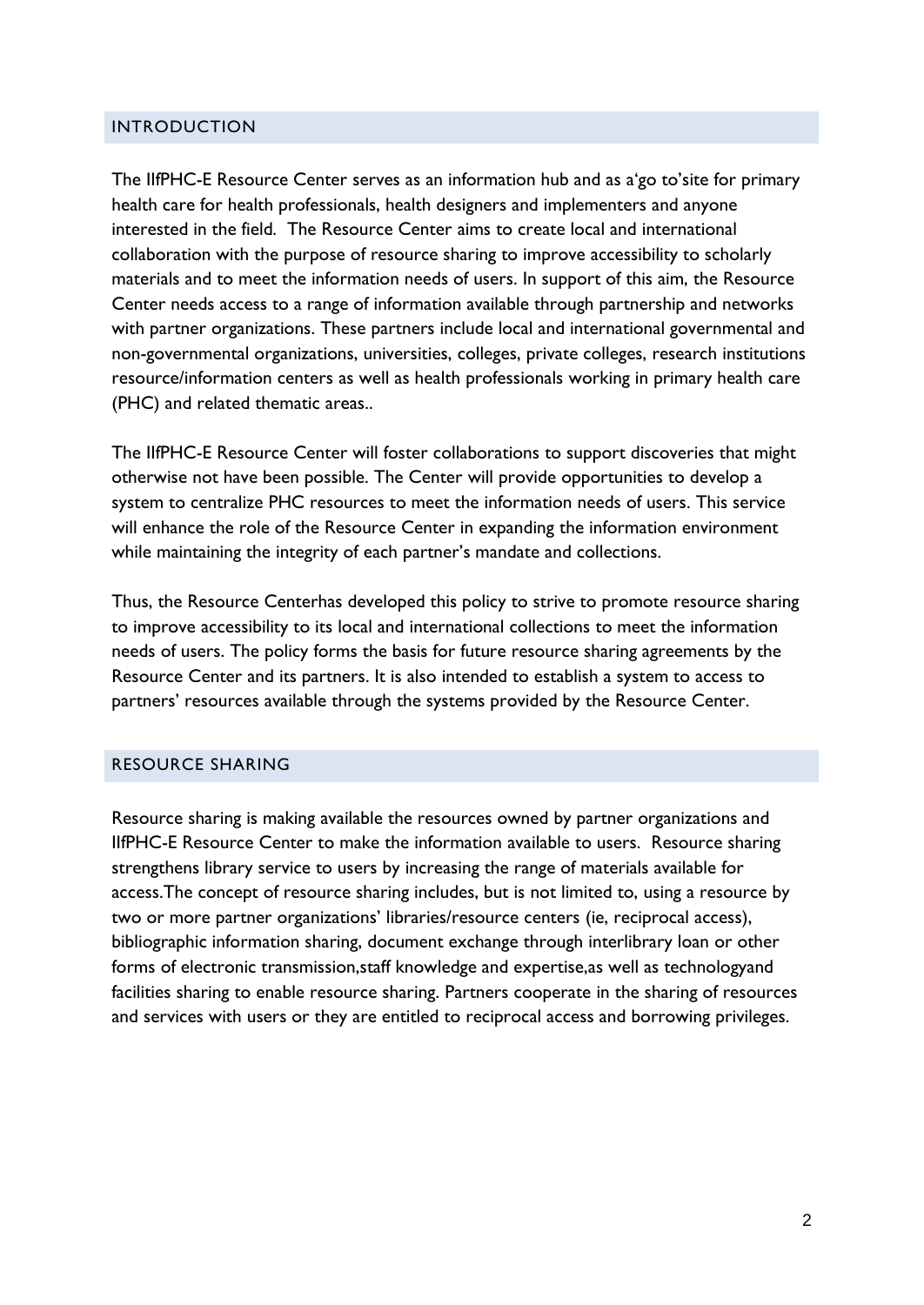#### <span id="page-3-0"></span>PRINCIPLES OF RESOURCE SHARING

The IIfPHC-EResource Center will serve as an organized system of sharing resources based on a set of shared values and principles. The principles upon which resource sharing are founded are:

- Interdependence with the global information demand of the  $21<sup>st</sup>$  century and limited collections, the IIfPHC-E Resource Center orpartner organizations cannot meet all user needs. Therefore, partners must share their resources through some kind of organized system to meet the needs ofusers.
- Equitableaccessibility resource sharing is based on the belief that every user should have equitable access to resources that will enable them to meet their information needs.
- Open access -providing free online access to research and scientific outputs produced by IIfPHC-E and partners is based on the recognition of knowledge as a public good and the social and economic benefits derived.
- Reciprocal access partners agree to share their resources and services to benefit all users. This implies that an agreementis reached whereby a partner that participates in the resource sharing process abide by the principles and the recommended practice for access to collections.
- Efficiency theresources and documents will provide benefits by creating efficiencies through easier sharing of resources.

#### <span id="page-3-1"></span>DUTIES AND RESPONSIBILITIES

The following duties and responsibilitiesare developed to lay the foundation for resource sharing agreements between and among partners.

#### <span id="page-3-2"></span>RESPONSIBILITIES OFPARTNER ORGANIZATIONS

The active participation of partner organizations is essential for resource sharing practice. The IIfPHC-E Resource Center urges these partners to encourage full participation and cooperation. The partners will share resources to help supplement theResource Center's collection and augment the provision of its services to users.

Each resource sharing partner will provide their resourcesin hard, electronic or by other appropriate method to the Resource Center. The partner organization will becommitted to resource sharing for universal accessibility. The partner will develop an efficient resource sharing system to supply the documents.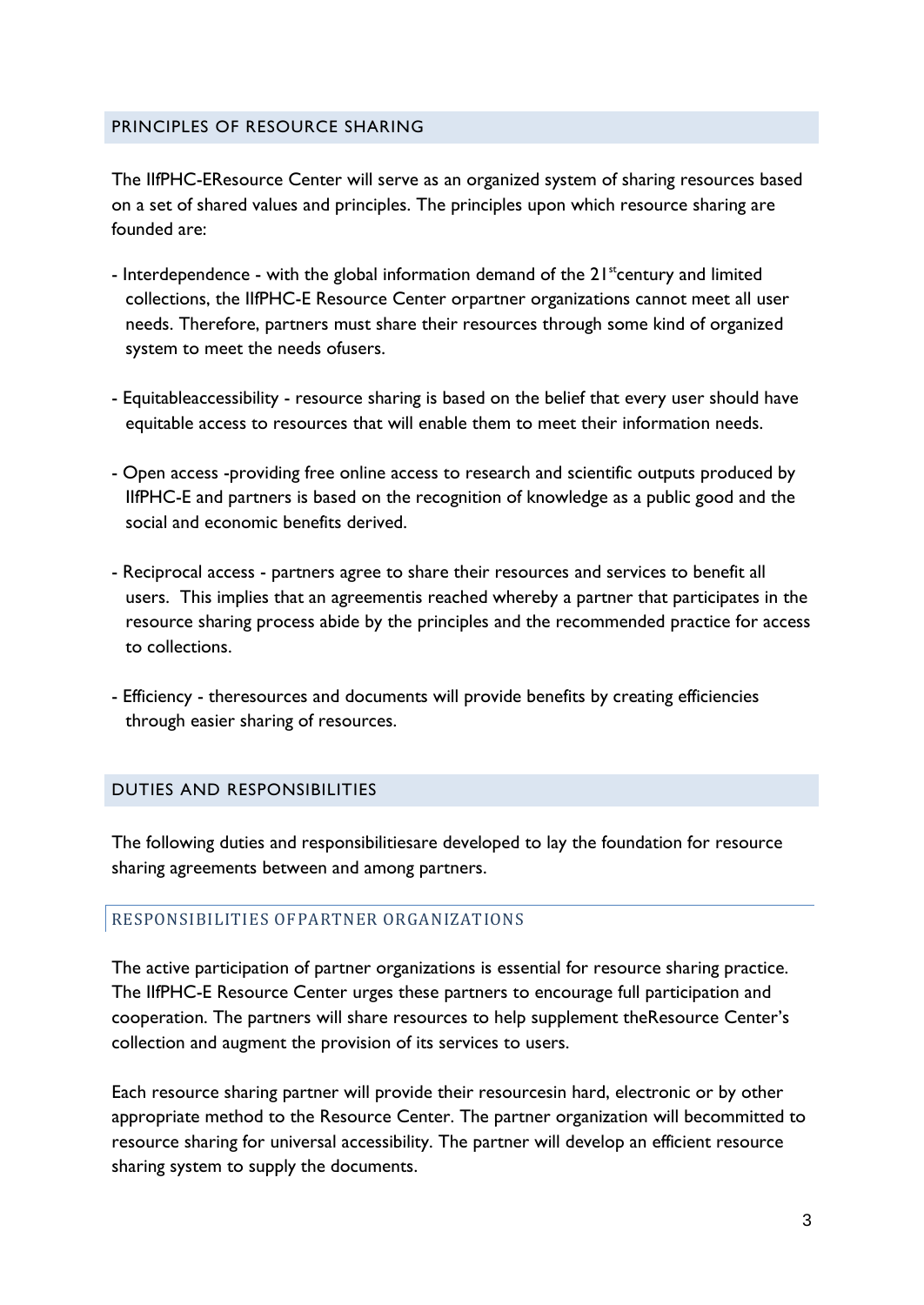The IIfPHC-E Resource Center participates in resource sharing through two distinct ways:

- IIfPHC-ESpace
- Interlibrary loan (ILL) (see interlibrary loan policy)

IIfPHC-ESpace: It is an Institutional Repository containing different resources, mainly in the areas of primary health care and related thematic areas from IIfPHC-E and partner organizations (currently Ministry of Health – Ethiopia and Ethiopian Public Health Institute). Partner organizations will make use of already available materials in the Repository. They can also make use of the Resource Center's infrastructure, staff and expertise to put their resources in the Repository.

Partner organizations can share the following resources:

- theses and dissertationsproduced around primary health care thematic areas
- research work (published and unpublished)
- journal articles and journal volumes
- policy and strategy documents
- guidelines and procedures
- working papers, reports, presentations, conference papers/proceedings
- digitized materials (multimedia)

## THESES AND DISSERTATIONS

Partner universities agree that the IIfPHC-E Resource Center holdstheses/dissertations that are produced in the fulfilment of higher degrees studied.

- If athesis/dissertation supported by IIfPHC-E is not subject to an embargo, it can be available online through the Resource Center Repository within six months of the degree award. A hard copy can be held at the Resource Center and can be viewed on site. Users can search for the library catalog for a hard copy thesis/dissertation. If the thesis/ dissertation is subject to an embargo, the Resource Center will hold the thesis until the embargo is expired.
- If a thesis/dissertationis available online within a partner organization's library, the Resource Centerwill only hold the metadata: ie, title; abstract; author; URI and copyright statements. Anyone may access the metadata information in the Repository. The metadata may be re-used in any medium without prior permission for not-for-profit purposes.

The IIfPHC-E Resource Center encourages graduates to submit their theses/dissertations with the intention that they will be provided openly through theResource Center's Repository.